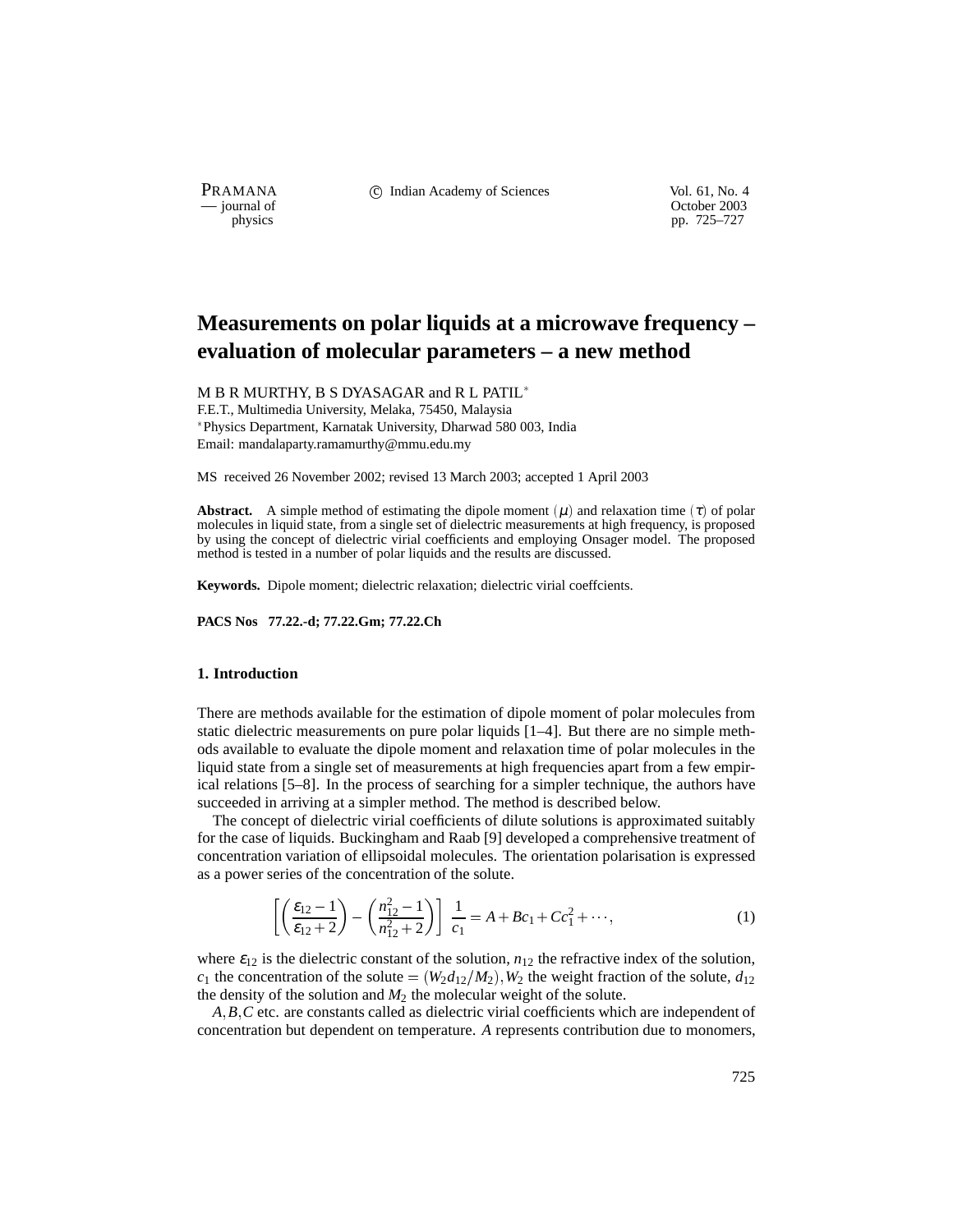### *M B R Murthy, B S Dyasagar and R L Patil*

*B* due to dimers and *C* due to triplets. The above equation of Buckingham and Raab seems to be based on Debye's [10] model. For pure polar liquids the possible interactions are only of dipole–dipole in nature. Except in associative liquids the chances of formation of dimers, triplets etc. are very very remote in pure polar liquids. Hence the contribution of only monomers need be considered. Further, Onsager's [2] model gives a better representation of liquid molecules than Debye model. Using the Onsager model eq. (1) is rewritten for liquids as

$$
\left[\frac{\varepsilon-1}{\varepsilon+2} - \frac{n^2-1}{n^2+2}\right] \frac{(2\varepsilon+n^2)(\varepsilon+2)}{3\varepsilon(n^2+2)} \frac{M}{d} = A,\tag{2}
$$

where *M* is the molecular weight of the liquid, *d* the density of the liquid,  $\varepsilon$  the permittivity of the liquid and *n* the refractive index of the liquid.

At the high frequency region where dispersion occurs, the permittivity becomes a complex quantity  $\varepsilon^* = \varepsilon' - j\varepsilon''$  and the magnitude of permittivity is  $\varepsilon = |\varepsilon^*| = (\varepsilon'^2 + \varepsilon''^2)$ . This value of  $\varepsilon$  is used in the above equation.

Using the method of Murthy *et al* [11]  $\varepsilon'$  and  $\varepsilon''$  are determined for several liquids. In addition, the refractive index *n* of the liquids for sodium light is also measured. Using these data and eq.  $(2)$ , *A* is evaluated. The dipole moment  $\mu$  of the polar molecule can be calculated from the relation

$$
\mu^2 = \frac{9KT}{4\pi N}A,\tag{3}
$$

or

$$
\mu = 0.0128\sqrt{AT},\tag{4}
$$

where *T* is the temperature in Kelvin where measurements are carried out. The relations of complex permittivity are [12]

$$
\frac{\varepsilon'-\varepsilon_{\infty}}{\varepsilon_0-\varepsilon_{\infty}}=\frac{1}{1+\omega^2\tau^2},\tag{5}
$$

$$
\frac{\varepsilon''}{\varepsilon_0 - \varepsilon_\infty} = \frac{1}{1 + \omega^2 \tau^2}.
$$
\n(6)

By division we get

$$
\frac{\varepsilon^{\prime\prime}}{\varepsilon^{\prime} - \varepsilon_{\infty}} = \omega \tau. \tag{7}
$$

Assuming  $\varepsilon_{\infty} = n^2$ , knowing  $\varepsilon', \varepsilon''$  using eq. (7)  $\tau$  can be calculated.

Thus as per the method proposed, to find  $\mu$  and  $\tau$  of a liquid molecule the data required are  $\varepsilon'$ ,  $\varepsilon''$  at a single frequency at room temperature and  $n^2$ . The molecular parameters of several polar liquids at 9.2 GHz are computed using the proposed method and eqs (4) and (7) taking relevant data from [13–17]. The results are given in table 1 along with the static values from literature.

726 *Pramana – J. Phys.,* **Vol. 61, No. 4, October 2003**